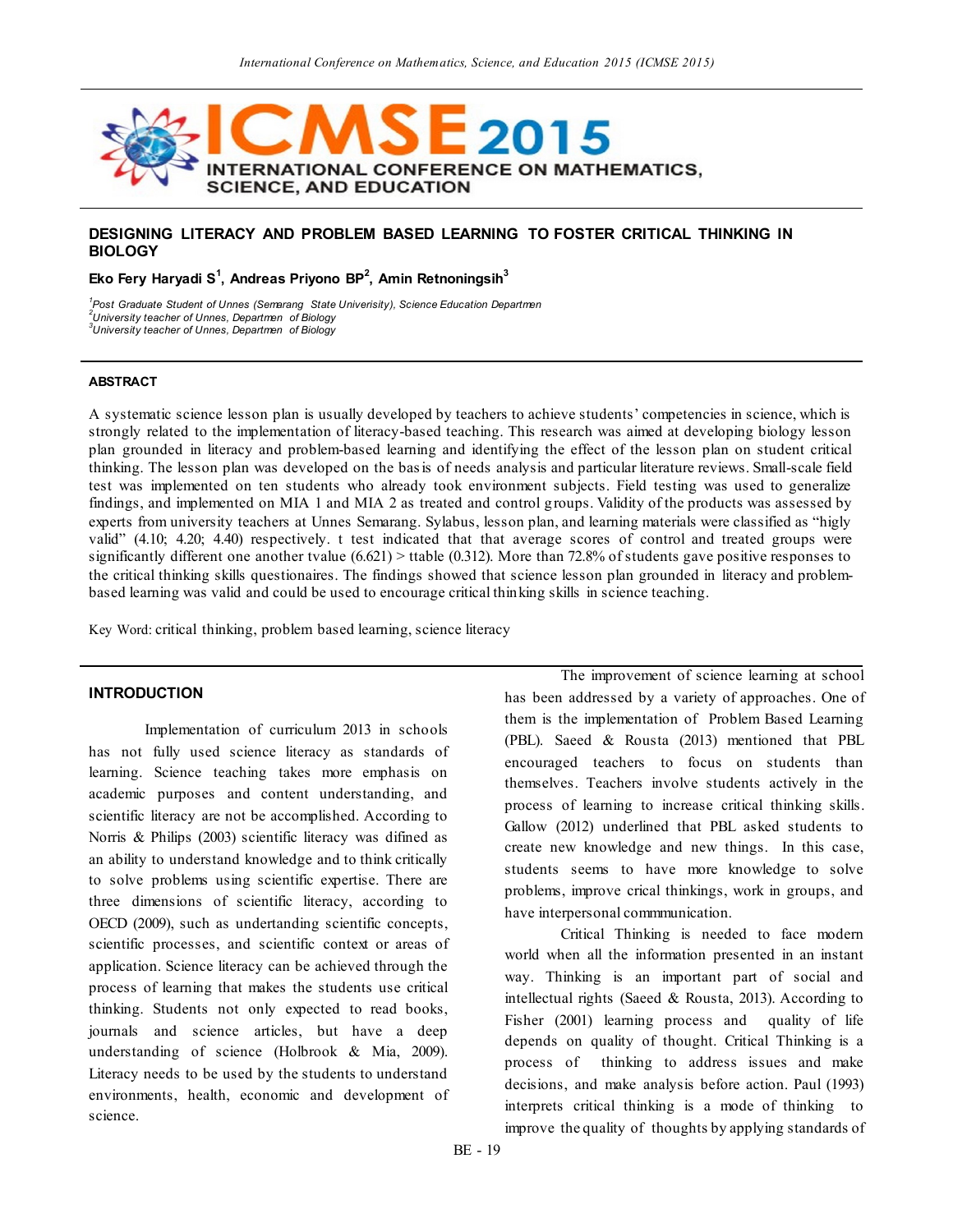intellectual activities. Critical thinking relates to judgment or decision making measured independently. Components critical thinking skills among other are interpretation, analysis, evaluation, inference, explanation, and self regulation (Duldt, 1997). Teaching in schools should empower students to develop their skills in searching for, manage, and to assess various information critically.

How science teachers do integrate their teaching learning to suport critical thinking skills is one of big challenges for most science teachers in Indonesia. This study is focused on the development of a model of teaching devices for critical thinking through the use of literacy-based and problem based activities. This study was aimed at developing a science lesson devices, grounded in literacy based and PBL, and analyze the influence on student critical thinking skills. Critical Thinking is one of the criteria of science literacy. Implementation of the teaching learning devices is expected to produce students who think critically. Students with critical thinking skills are ones who are cabable of solving their daily life.

#### **METHODS**

Science teaching devices was developed on the basis of research and development (R&D) procedures in education, starting from needs of analysis, setting objectives, developing a product, and conducting fieldtesting of the product. Needs analysis was conducted at SMA Negeri Pecangaan to collect data of science teaching devices used by biology teachers. This teaching device was analysed whether it already integreated literacy and PBL or not. Since there was no teaching tools of scientific literacy, the next step of research was focused on designing a teaching model grounded in literacy based and PBL approaches. This model was focused on the use of real problem of environment as a starting point of teaching and PBL cycles as the teaching procedures. Both formative and summative learning assessment was used to portray student critical thinking. Student critical thinking was assessed by C4 (high level thinking) problems of Bloom taxonomy of learning. The product was then theoritically validated by experts of biology and biology education. Field testing was carried out to identify the effect of the use of the product on student critical thinking skills. Subjects of this study was a class X MIA-1 as experimental groups and X MIA-2 as control groups at the Senior High School 1 Pecangaan. ttest was used to compare means of the experimental and control groups.

# **RESULT AND EXPLANATION**

Science teaching tools (syllabus, teaching materials, lesson plans, instruments, student assessment) were successfully developed on the basis of literacy teaching principles and PBL approaches. This teaching devices was declared "valid enough" by the validator. Validity is a measure of quality of an instrument (Nursalam, 2003). Table 1 summarizes the spesification of the devices developed.

| <b>Teaching Tools</b> | <b>Aspects</b>       | <b>Note</b>                                                          |
|-----------------------|----------------------|----------------------------------------------------------------------|
| Syllabus              | Competency           | Three dimensional indicators that contains the concept of            |
|                       | Indicators           | literacy in science with critical thinking skills                    |
|                       | Subject matter       | Topics discussed were Environment for exploring critical             |
|                       |                      | thinking skills.                                                     |
|                       | Learning activities  | The learning process of PBL in line with the literacy of science.    |
|                       | Assessment           | High level thingking problems, related to everyday life.             |
| Lesson plan           | Competency           | Three dimensional indicators that contains the concept of            |
|                       | Indicators           | literacy in science with critical thinking skills                    |
|                       | The purpose of the   | Students with critical thinking skills are able to solve             |
|                       | lesson.              | environmental problems and/ or to to give ideas to solve             |
|                       |                      | environmental problems.                                              |
|                       | Learning materials   | Environmental problems at urban areas, and clear environemntal       |
|                       |                      | issues by students.                                                  |
|                       | Learning activities  | PBL syntax and attention was taken to the three dimensional          |
|                       |                      | aspects of scientific literacy (concepts, processes, applications)   |
| Teaching              | <b>Books</b>         | Teaching materials with environmental problems that have never       |
| materials             |                      | been experienced by students supplemented with pictures              |
|                       |                      | (photograph) of science literacy.                                    |
| Evaluation tools      | Grille $\&$ question | Test was used to measure critical thinking skills, related to a high |

**Table 1.** Specification of Literacy and PBL based Teaching Devices.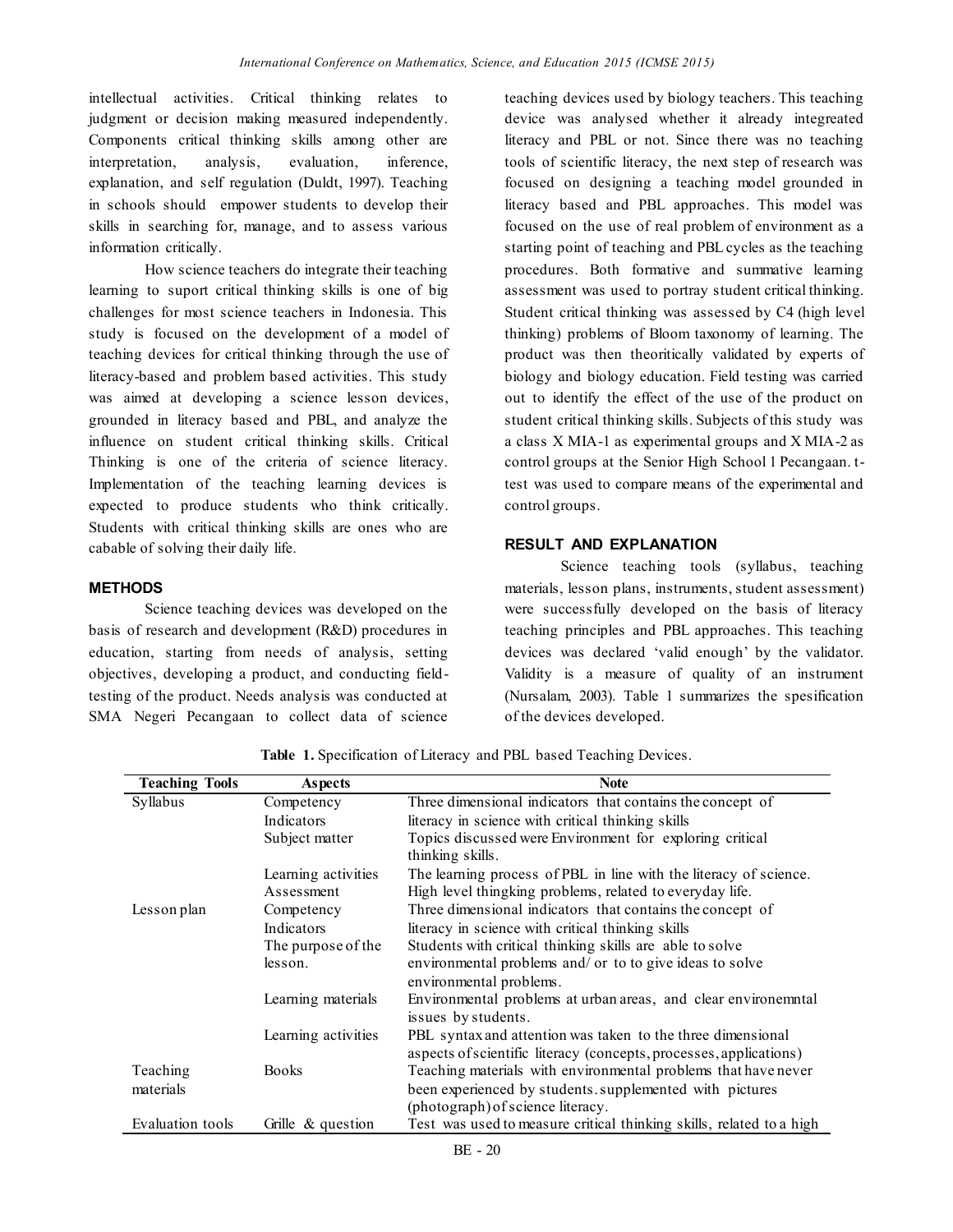|                |            | level Bloom cognitive taxonomy.                                |
|----------------|------------|----------------------------------------------------------------|
| The discussion | Worksheets | Discussion sheets contained environmental problems. Discussion |
|                |            | was guided by a number of questions that leads to answer pros  |
|                |            | and cons, guide students find the truth that can be trusted.   |
|                |            |                                                                |

Table 1 showed that science teaching tools (devices) had put emphasis on some different aspects of learning tools if compared with traditional sylabus, lesson plans and related teaching materials. Literacy was underlined by asking students to address real life problems of environment. How students learn was created by the use of PBL.

Critical Thinking is one of the criteria for a science literacy of the Curriculum 2013. It should be realized. Critical Thinking in this research was assessed by capability/skill tests, to answer problems with the criteria C4 and C6 (see table Bloom). Elder & Paul (2005) stated that critical thinking was the foundation to learn about each disciplines. Critical thinking skills students could be taught through the use of teaching models. PBL. According to Savery (2006) PBL was teaching methods that encouraged students to get to know how to learn and work together in groups to resolve the problem in life. PBL could be used to encourage students develop the thinking process and encourage students to produce a solution to problems. Langrehr (2006) said that critical thinking could be trained, when students were encouraged to answer the questions, namely (1) please indentify consequences of a decision or an incident; (2) identify the assumption that is used in a statement; (3) formulate problems; (4) find a solution based on a different perspective; (5) describe causes an incident; (6) choose factors that support to a decision.

Jonassen & Hung (2008) stated that PBL was elaborated as teaching models with open ended, complex, and authentic. Students are not just to understand the concept with a problem presented by scientific methods, but also to apply a problem solving skills to nurture critical thinking. Through PBL students are able to solve problems in a structured one. PBL trains students to identify, analyze, and to evaluate their problems carefully. When fixing problems, children search information actively, adopt the purpose and orientation coming through thinking analytically, thinking generatively and producing a solution effectively (Tan, 2009). Yaman (2005) in his research showed that PBL was proven to be able to develop ability to think and the ability for reasoning.

Learning devices grounded in scientific literacy and PBL could encourage critical thinking skills. Tinio (2003) said that one of the skills needed to face the challenge in the future was thinking skills, often called critical thinking skills. Critical thinking skills are used by all the people because they can be used to protect themselves and others as well as to take a decision wisely in their daily life (Liliasari, 2010). People fundamentally need thinking skills to address their daily life.

Critical thinking skills in this study was measured by C4 and C6 problems or questions (Bloom taxonomy), and the different score of this thinking skills was compared between the control and experiment groups. Learning teaching devices influenced critical thinking skills of students, that can be read from different average scores of critical thinking between class experiment and control classes as as presented in the table 2.

| <b>Table 2.</b> Average scores of critical thinking |                   |                 |  |  |  |
|-----------------------------------------------------|-------------------|-----------------|--|--|--|
| Variable                                            | <b>Experiment</b> | <b>Controls</b> |  |  |  |
| Post-test                                           |                   |                 |  |  |  |
| average                                             | 78.45             | 64.20           |  |  |  |
| The highest                                         | 96                | 82              |  |  |  |
| The lowest                                          | 52                | 50              |  |  |  |

**Table 2**. Average scores of critical thinking

Table 12 shows that a grade experiments have the ability to a higher in answering the questions critical thinking than control classes. Scores critical thinking then tested t, to see the difference significantly in both classes. Analysis of critical thinking t test scores are presented in Table 3.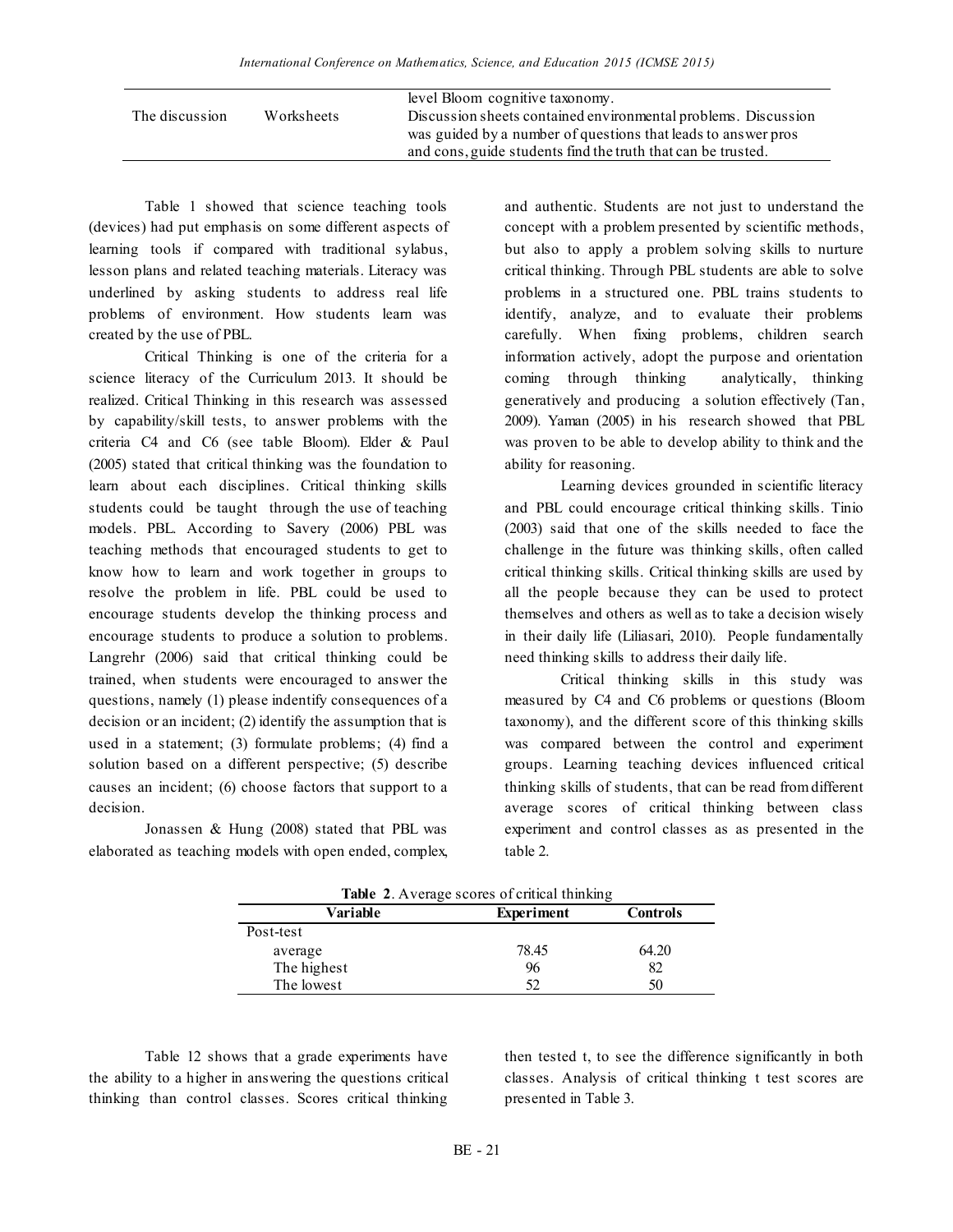| Analysis          | <b>Class</b>      | Post-test      |
|-------------------|-------------------|----------------|
| <b>Normalitas</b> | Experiment        | 4.5842         |
|                   | Controls          | 5.8584         |
| Homogenitas       |                   | $1.18 \le 1.7$ |
| Signikansi t      | t Tabel = $0.312$ | 6.621          |

**Table 3.** Analysis of t test score think critically

Table 3 showed that critical thinking skills of students in the experimental class was better than one of the control class and was significantly from the treated groups tcount  $6.621 \ge 0.312$  ttabel. The difference could be caused by the use of the teaching learning devices. The Learning devices of scientific literacy were seen "relevant or connected to student interests, since it used environmental problems which are familiar among students. Students were also involved in more active learning such as doing observation, finding information, collecting ideas, engaging in peer discussions. This fenomena was clarified by other research findings. Bonnie & Potts (2003) stated that critical thinking could be translated in classroom when there were (1) improved interaction between students, (2) a lot of raised questions, (3) a time for a reflection and question. Critical thinking skills in this study could be recorded, when students generated ideas to prevent or reduce pollutions. Many of these ideas during the discussion were created by students who tried to implement green school revolution. Students made their environmental slogans, inspiring advertisements in school wall magazine, canteen and a number of places. All of these student activities were supported by Filsaime (2008) who underlined that one of the ways to improve critical thinking was a innovative lesson plan with a problem or questions, and ended with an evaluation. Critical thinking skills students were identified during the study, because students were trained to be more active in asking questions and answers to the question predicted. Critical Thinking could be encouraged when students were faced with the new and problematic cases. and then students constructed thir own thoughts for finding truth and clear reason (Sabandar, 2007). Real problems was used in the study, students became familiar with their surrondings. Addressing real problems from surounding was part of literacy based education. Rustaman (2004) underlined that science was related to major actions of students in identifying, interpreting evidences. In other words, problem based learning and scientific literacy are both sides in one coin, they are both supporting to the translation of scienfic inquiry and literacy, as well as critical thinking.

### **CONCLUSION**

This research was an attempt to translate scientific literacy, problem based approaches in science teaching to support the improvement of student critical thinking. Sylabus, lesson plan, and other related teaching aids were successfully developed and validated by local experts. When they were implemented, there were significanly different in terms of student effects (knowledge, attitudes, and thinking skills). Teachers of biology or related science could use this design for improving the quality of biology learning.

### **BIBLIOGRAPHY**

Bonnie & Potts. 2003. S*trategies for Teaching Critical Thinking. Practical Assesment, Research & Evaluation*. Available http://www.edresearch.org/pare/getvn.asp?v=4&  $n=3$ 

- Duldt, B.W. 1997. Coaching Winners: How to teach Critical Thinking in Critical Thinking across the Curricullum Project, Longview Community College. Lee"s Summit : Missouri.
- Elder, L & Paul, R. 2005. *A Guide for Educators to Critical Thinking Competency Standards*. Foundation for Critical Thinking. http://www.criticalthinking.org.
- Filsaime, D.K. 2008. *Menguak Rahasia Berpikir Krits dan Kreatif*. Jakarta : Prestasi Pustaka
- Fisher, A. 2001.*Critical thinking: an introduction.* UK: Cambridge University Press. http://www. eyelevelaurora.com/CTdefinition.pdf

BE - 22